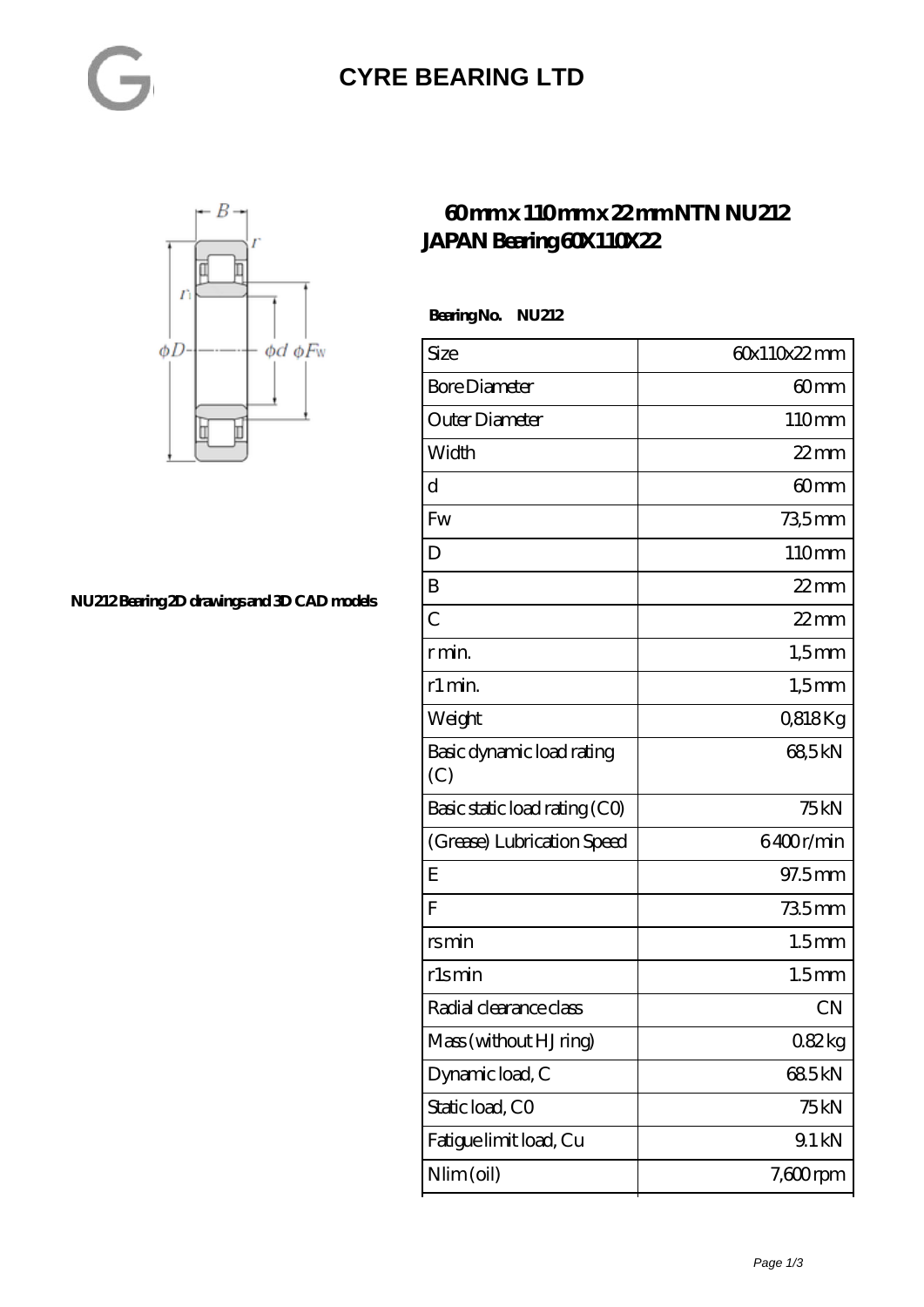## $\sim$

### **[CYRE BEARING LTD](https://kxt-bearing.com)**

| Nlim (grease)                      | 6,400rpm                     |
|------------------------------------|------------------------------|
| Min operating temperature,<br>Tmin | $-40^{\circ}$<br>C           |
| Max operating temperature,<br>Tmax | $120^\circ$<br>$\mathcal{C}$ |
| damin                              | $68 \text{mm}$               |
| damax                              | $71 \,\mathrm{mm}$           |
| dbmin                              | $75$ mm                      |
| Damax                              | 102mm                        |
| ramax                              | 1.5 <sub>mm</sub>            |
| rlamax                             | 1.5 <sub>mm</sub>            |
| Category                           | Roller Bearings              |
| Inventory                          | 0 <sup>0</sup>               |
| Manufacturer Name                  | <b>NTN</b>                   |
| Minimum Buy Quantity               | N/A                          |
| Weight/Kilogram                    | 0822                         |
| Product Group                      | <b>BO4144</b>                |
| bore diameter:                     | 60 <sub>mm</sub>             |
| precision rating                   | ISO Class <sub>O</sub>       |
| outside diameter:                  | 110mm                        |
| maximum rpm:                       | 7600rpm                      |
| overall width:                     | 22 mm                        |
| bearing material:                  | <b>Hardened Alloy Steel</b>  |
| flanges:                           | (2) Outer Ring               |
| cage material:                     | Pressed Steel                |
| bore type:                         | Straight                     |
| finish/coating                     | Uncoated                     |
| number of rows                     | 1                            |
| closure type:                      | Open                         |
| internal clearance:                | CN                           |
| outer ring width:                  | $22$ mm                      |
| ring separation:                   | Separable Inner Ring         |
| fillet radius                      | 1.5 <sub>mm</sub>            |
|                                    |                              |